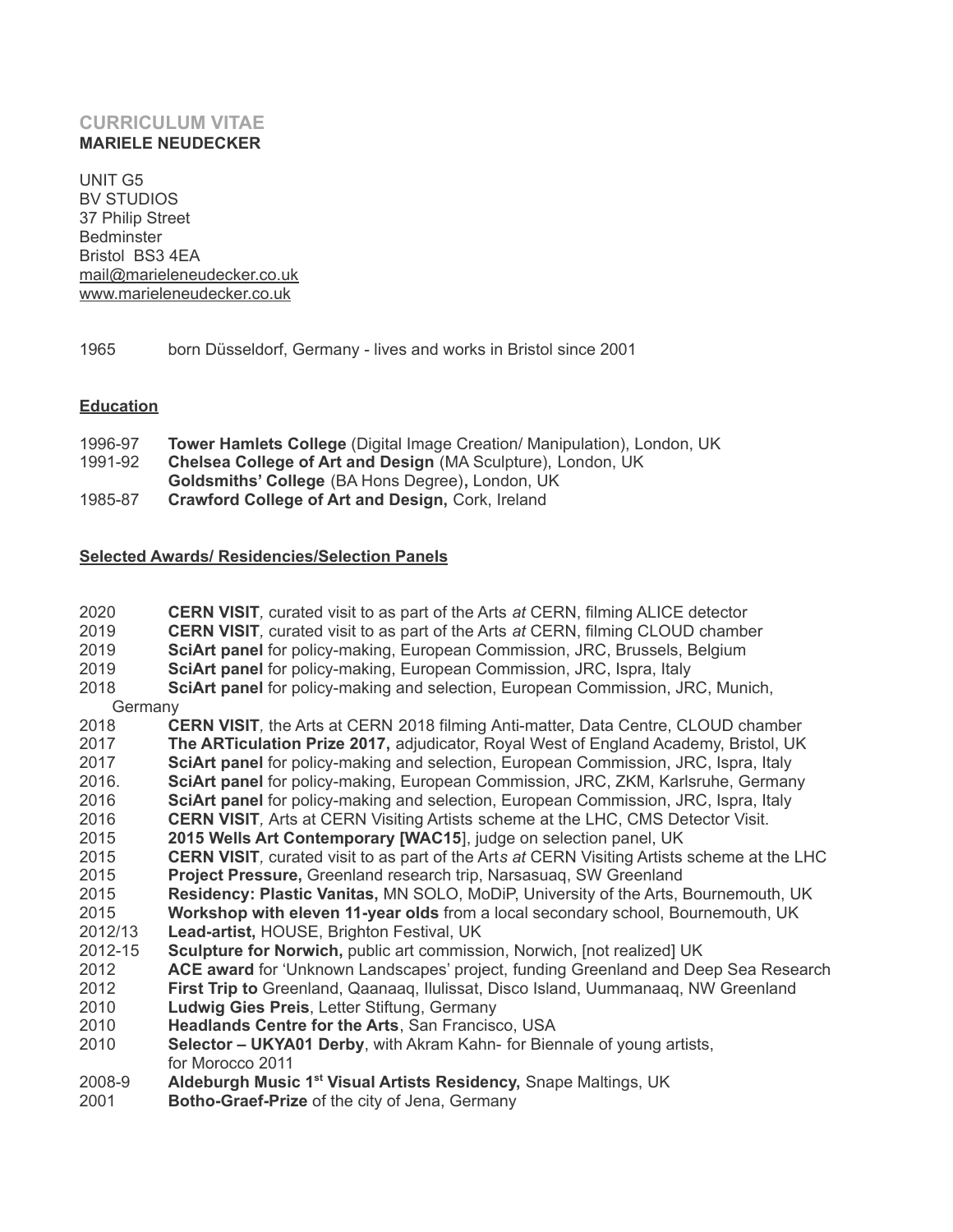- 1998-01 **Senior Research Fellow in Fine Art**, UWIC, Cardiff, UK
- **Joint prize winner Oil of Olay** (LUX Centre/Make magazine), London, UK
- **Henry Moore Sculpture Fellowship**, Spike Island, Bristol, UK
- **1st Prize for Sculpture**, 7th International Biennial of Sculpture and Drawing, Gulbenkian, Lisbon
- **Selector Pepiniere Residencies,** panel held in Bristol, UK
- **MOMART** Prize Winner, The Whitechapel Open, London, UK
- **The Discerning Eye -** New Discovery Art Prize, HSBC Investment Bank, London, UK
- **European Artists Pépinière,** Visual Arts, Budapest, Hungary

### **Selected Teaching/Lecturing/ External Assessing**

- 2019 In Conversation, with Ariane Koek, LCGA, Ireland
- Limerick Visiting Lecture Program, Ireland
- Breathing Yellow, lecture for JAGS School, Dulwich Picture Gallery,
- London, UK
- BSU Staff Lecture, Bath, UK
- BSU Staff Lecture, Bath, UK
- Arts Alive Wales, Crickhowell, with Emma Posey, Wales
- Mark Devereux Projects: Keynote master-class Mariele Neudecker
- Mariele Neudecker public talk at Manchester Art Gallery
- 2017 Hull, another City of Culture, Professorial Lecture Series, BSU
- The Garage Lecture Series at the Hive, Winchester School or Art and Design, UK
- Artists talk: In Sense of Place: Student Select, BCC, Highlanes Gallery, Drogheda, Ireland
- Beyond the Horizon, Panel discussion hosted at the Environment Research Group, Dr T Martin
- Mariele Neudecker, chaired by Annalise Rees, Hobart, TAS
- MN Lecture at RMIT University School of Art, Melbourne, AUS
- Tempest, gallery talk at Tasmanian Museum and Art Gallery, Hobart, TAS
- Mariele Neudecker Lecture at University of Tasmania, Hobart, Tasmania, AUS
- Traces of the Future, Living in the aftertime, Evgenya Arbugaeva and Mariele Neudecker,
- Literaturhuset, Department of Social Anthropology, University of Oslo, Norway
- External Assessor, GSA, UK
- Professor BSU, UK
- External Assessor, GSA, UK
- University of Westminster, London
- Cheltenham School of Art, lecture/teaching
- 2013-15 Bath Spa School of Art, Research Fellow (p/t)
- 2013-16 Glasgow School of Art, external assessor
- For-Site Foundation in Nevada City, CA, USA
- Bergen School of Art, Bergen Norway
- Royal Academy of the Arts, London
- Winchester School of Art
- High Wycombe School of Art
- Goldsmiths College, MA, London
- Leeds College for the Arts
- Leeds School of Arts
- Christie's Curatorial Program, London
- Worchester School of Art
- 2009-13 Staffordshire University, Stoke-on-Trent, external assessor
- Museum Marta Herford, Germany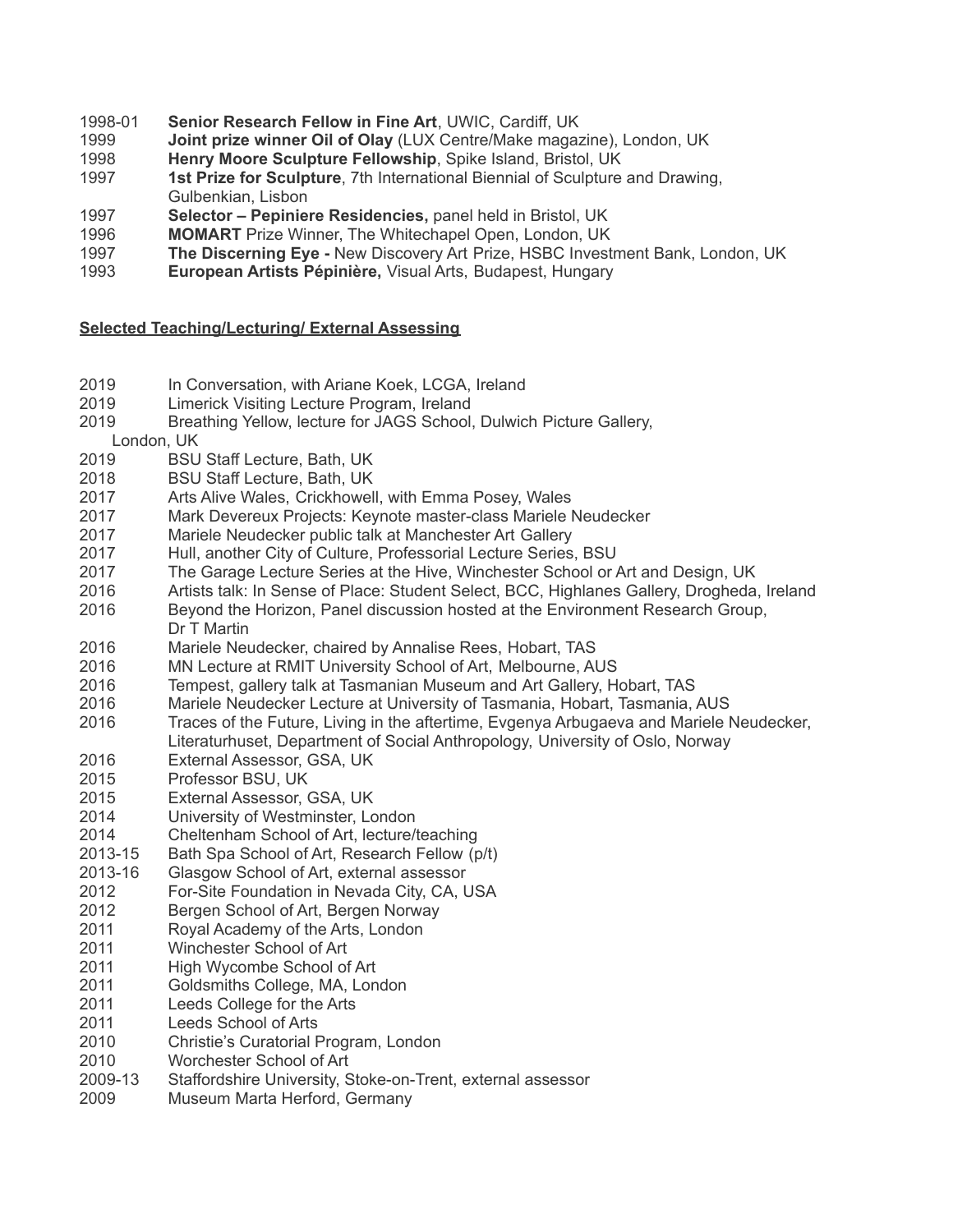| 2009                       | New York Studio Program (NYSP), Brooklyn, NY                |
|----------------------------|-------------------------------------------------------------|
| 2009                       | Auckland School of Art, NZ                                  |
| 2008                       | Singapore School of Art, Singapore                          |
| 2008                       | Kitchner School of Art, ON, Canada                          |
| 2007                       | Stoke-on-Trent, UK                                          |
| 2008                       | Slade School of Art, London                                 |
|                            | since 2006 Bath Spa School of Art (p/t)                     |
| 2008                       | Nottingham School of Art and Design                         |
| 2008                       | Architects Association, London                              |
| 2005                       | Goldsmiths' College MA, London                              |
| 2005                       | Bath Spa School of Art                                      |
| 2005                       | Slade School of Art, London                                 |
| 2004                       | Cheltenham School of Art                                    |
| 2004                       | Exeter School of Art & Design, Univ. of Plymouth            |
| 2003                       | Bath Spa School of Art                                      |
| 2002                       | Oslo National College of the Arts                           |
| 2002                       | Trondheim School of Art                                     |
| 2001                       | <b>UWE, Bristol, UK</b>                                     |
| 2001                       | Konstfack, Stockholm, Sweden                                |
| 2001                       | The Royal Academy, London                                   |
| 2001                       | The Royal College, London                                   |
| 2001                       | University of Newcastle, Department FA                      |
| 1998-03                    | Goldsmiths' College MA, London                              |
| 1998                       | UWIC - Cardiff School of Fine Art                           |
| 1998                       | Academy of Fine Art, Bergen, Norway                         |
| 1997                       | Chelsea School of Art, MA-sculpture                         |
| 1996-97                    | Exeter School of Art & Design, University of Plymouth (P/T) |
| 1994                       | Kingston University, London                                 |
| 1994                       | Middlesex University, London                                |
| 1994                       | <b>Brighton School of Art</b>                               |
| $\lambda$ $\cap$ $\Lambda$ | $\mathbf{N}$                                                |

- NCAD, Dublin
- 1993 Kingston University, London

### **Selected Conference Speaker/ Discussion/ Workshops**

- **Model Arctic Council 2020,** Norwich, keynote lecture, Horonary Chair, UK
- **UK Arctic Science Conference 2019, Loughborough University, [NERC Arctic Office](http://www.arctic.ac.uk/), UK**
- **Breathing Yellow**, In Conversation with Helen Sumptor, Dulwich Picture Gallery, London, UK
- **POLAR2018***,* Art meets Science: That Which Cannot Be Transmitted, DAVOS, **Switzerland**
- **Under Her Eye,** Invisible Dust Summit 2018, keynote by Margaret Atwood, London
- **BIENALSUR,** Buenos Aires, Argentina
- **FAIR Resonances II Festival,** JRC, Art and Science, European Commission, Ispra, Italy
- **Mark Devereux Projects:** Keynote master-class & public talk at Manchester Art Gallery
- **Air Lab Stories from Above**: Arts Alive Wales, Crickhowell, with Emma Posey
- **ACU Sumer School** with Anita Taylor, BSAD, UK
- **Artists talk: In Sense of Place: Student Select,** BCC, Highlanes Gallery, Drogheda, Ireland
- **Traces of the Future, Living in the aftertime**, workshop and book-launch, Literaturhuset, Department of Social Anthropology, University of Oslo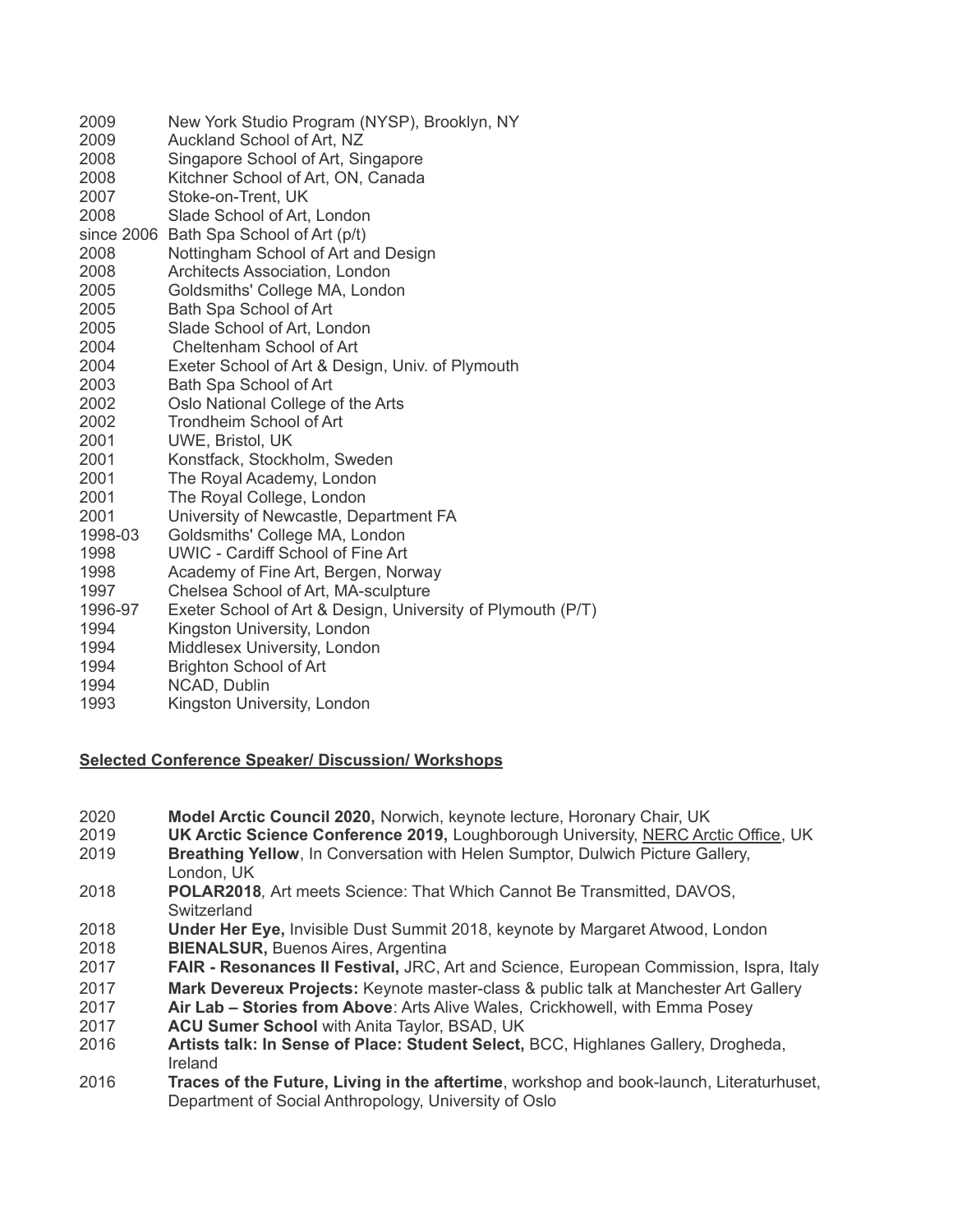- **MN Lecture** at RMIT University School of Art, Melbourne, AUS
- **Beyond the Horizon**, Panel discussion hosted at the Environment Research Group,
- Dr Tara Martin, Mariele Neudecker, chaired by Annalise Rees, Hobart, TAS
- **Tempest,** gallery talk at Tasmanian Museum and Art Gallery, Hobart, TAS
- **MN Lecture** at University of Tasmania, Hobart, Tasmania, AUS
- **MN PECHA KUCHA,** Professoriat Day at Corsham Court, BSU, UK
- **Workshop: Science and Art,** Bath Spa University, UK
- **Strategies 2016: Collaboration**, Norwich School of Art, NUA, Norwich, UK
- **Public Art in London**, discussion group, Somerset House, London, UK
- **Bow Arts, Nunnery Gallery,** Panel Discussion, London, UK
- **In conversation: Mariele Neudecker and Dr Claudia Emmert**, director and curator of Zeppelin Museum, Friedrichhafen, Germany
- **Workshop:** *CLOUDS … WATER, MISTS AND VAPOUR… from Cloud Studies to Cloud Storage*, Bath Spa University, UK
- **BASEL MIAMI BEACH,** *SALON panel***,** Sound-artists moderated by David Gryn, Artprojx
- **Speaker at** *Late Events* for the Joseph Cornell exhibition, ['Enchanted Cosmos'](https://www.royalacademy.org.uk/event/enchanted-cosmos), RA, London
- **Provocative Plastics**, Speaker at Conference: MoDiP, University of the Arts, Bournemouth
- **From There to Here is not that far** (AMANI), lecture in Cambridge at Africa conference at Wellcome Trust Conference Centre - Re-searching African Futures, Cambridge University, UK
- **The Emblem Arts Club in Prague,** lecture re MODEL exhibition at Rudolfinum
- **Performing Landscapes Workshop** at CRASSH, Centre for Research In The Arts, Social Sciences and Humanities University of Cambridge, UK
- **In Conversation, InVisible Nature,** contemporary Artists in The Environment, The Sidney Nolan Trust, UK
- **Ways of Seeing Climate Change**, Conference, Manchester Science Festival 30th October, UK
- **Homes for Science,** 4-day conference convened by Prof Wenzel Geissler, Oslo, in Finse, **Norway**
- **Extraordinary Renditions: The Cultural Negotiation of Science**, Borland & Condon, Crisp, Dorsett, BALTIC Centre for Contemporary Art, Gateshead, speaker, Newcastle, UK
- **In Conversation** with Mary McIntyre, Courtauld Institute, London
- **Vistas, Views and Vapors** (*Clouds* from Art History to the Data-Cloud) Bergen SoA, Norway
- **Revisiting Histories: Exploring Tensions between Tradition and Innovation***.* In conversation with art historian Mark Cheetham, The Courtauld Institute of Art Research Forum
- **Towards a Contemporary Sublime** workshop at Firestation Dublin
- **Re-presenting experience a study of a figure in a landscape",** For-Site Nevada, USA
- **Space and Desire,** Zurich University of the Arts ZHdK, Switzerland
- **Beauty**, Land/*Water* and the Visual Arts, University of Plymouth, UK
- **The New Art Centre Towada,** Towada, Japan
- **Wonder,** Singapore –Biennale Conference, Singapore
- **Nature in the Kingdom of Ends,** conference in Selfoss, Iceland

## **Upcoming (Dec 2021)**

Currently applying to **British Council for commission project with COP26** as collaboration with BIENALSUR and MAC, UK.

**Diversity United, Contemporary Art from Europe, Moscow - Berlin - Paris**, co-curator Pontus Kyander, Berlin Tempelhof spring 2021, then touring to State Tretyakov Gallery, Moscow and Paris [venue tbc].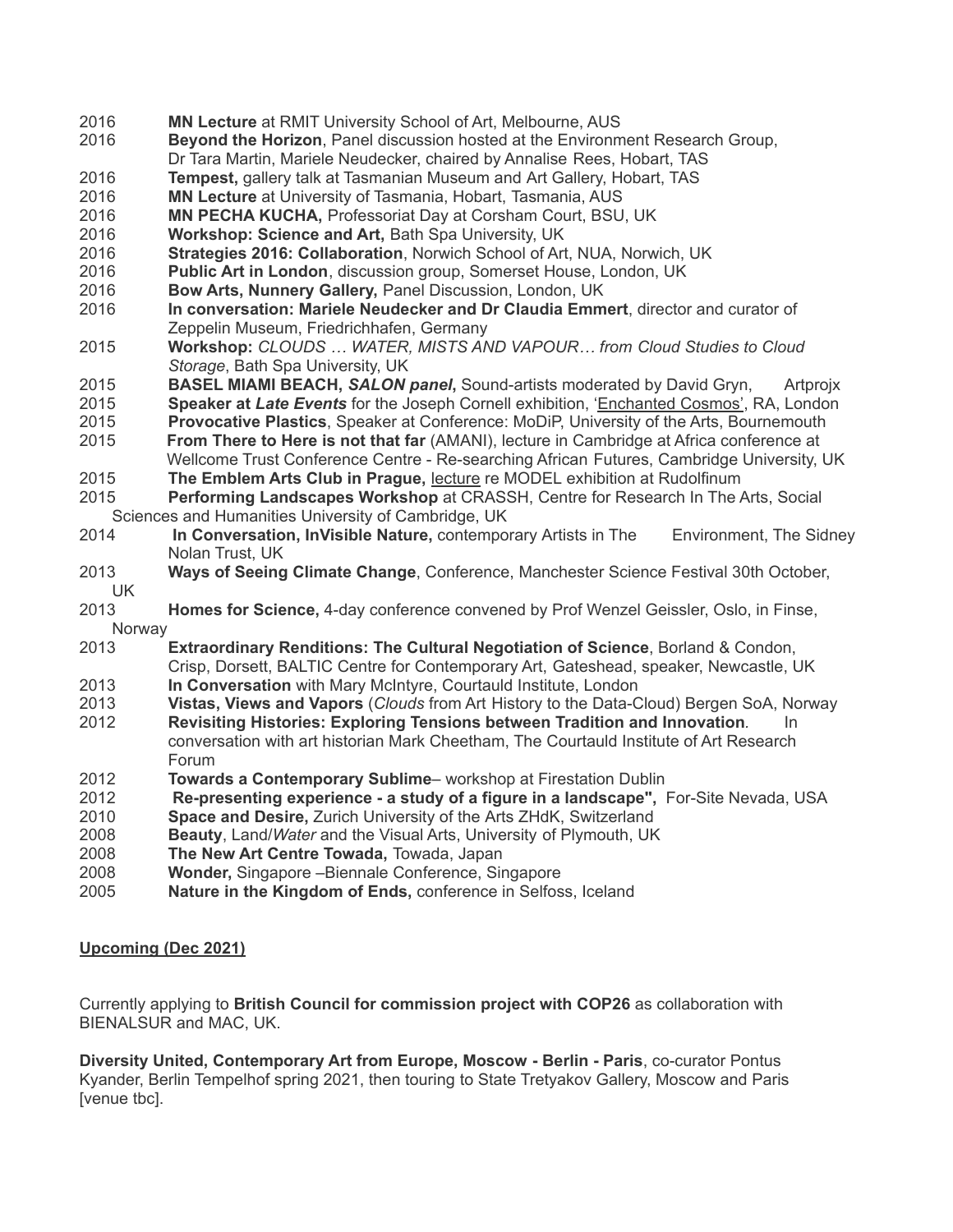[https://www.tretyakovgallery.ru/en/exhibitions/mnogoobrazie-edinstvo-sovremennoe-iskusstvo-evropy-mo](https://www.tretyakovgallery.ru/en/exhibitions/mnogoobrazie-edinstvo-sovremennoe-iskusstvo-evropy-moskva-berlin-parizh/) [skva-berlin-parizh/](https://www.tretyakovgallery.ru/en/exhibitions/mnogoobrazie-edinstvo-sovremennoe-iskusstvo-evropy-moskva-berlin-parizh/)

**Alice: Couriouser and Couriouser, CERN | ALICE Detector,** making funded by V&A, curated by Kate Bayley, London, delayed till March 2021

**SEDIMENT,** Mariele Neudecker, solo-publication with 9 writers, designed by Lelie & Bonelli, to be launched at Hestercombe Gallery, May 2021, UK

**Sediment,** Solo-exhibition, Hestercombe Gallery, May – Sept 2021

**AHRC application** [currently on hold]**,** THE ARCTIC & THE MILITARY Emma Critchley, Klaus Dodds, Greer Crawley, Mark Cheetham [Toronto], Anthony Speca and Mariele Neudecker, in conversation with Beth Humphries at Research Dept/ of BSU and RUHL Royal Holloway University London, UK

**Pedro Cera Gallery,** Lisbon, SOLO Exhibition, delayed till March 2022, Portugal

**Bristol City Art Gallery and Museum**, SOLO Exhibition curated by Julia Carver, in gallery spaces and inserted in permanent collection, *360° [working title]* ,delayed till January 2023, Bristol, UK

#### **Selected Solo Exhibitions**

- 2019 **SEDIMENT,** Limerick City Gallery of Art, Limerick, Ireland
- 2019 **Plastic Vanitas,** InCamera Gallery, PARIS
- 2019 **And Then The World Changed Colour: Breathing Yellow,** Dulwich Picture Gallery, Harald Sohlberg and the Contemporary Sublime, Dulwich Picture Gallery, London, UK
- 2018 *Echo Chamber,* Mariele Neudecker, solo-exhibition, GALERIA PEDRO CERA, Lisbon, Portugal
- 2016 *The Hanging Gardens: Parallel\_Lives: 1.39m, 9.78m, 22.59m, 30.79m, 37.26m, and 42.0m,* permanent public art commission, The New Cancer Centre, Guy's Hospital, London
- 2016 **Faintly Falling Upon All the Living and the Dead,** Forestry Commission, Grizedale, UK 2016 **Plastic Vanitas,** Lighthouse Gallery, Poole, UK
- 
- 2016 **Plastic Vanitas,** Teschnische Universität Berlin, Germany
- 2016 **Traces of the Future, Living in the aftertime,** Arbugaeva and Neudecker, Oslo, Norway
- 2016 **Plastic Vanitas,** Galerie Thomas Rehbein, Cologne, Germany
- 2016 **Plastic Vanitas,** Corsham Court Gallery, BSU, Corsham, UK
- 2016 **Some Things Happen All at Once**, Zeppelin Museum, Friedrichshafen, Germany
- 2015 **Plastic Vanitas,** Nunnery Arts, London, UK
- 2015 **Figure of 8 [Rainforest, Ecuador, sound recorded at height: 1.39m, 9.78m, 22.59m, 30.79m and 37.26m],** Soundscape Park, New World Symphony Center, Miami Beach 2015
- 2015 **Plastic Vanitas,** MN SOLO, MoDiP, University of the Arts, Bournemouth, UK
- 2015 **On Light***,* Wellcome Trust, London, UK
- 2014 **RE-THINK Space**, Czodsko, Neudecker, National Maritime Museum, Greenwich, London, UK
- 2014 **Mariele Neudecker**, Galerie Haas, Zurich, Switzerland
- 2014 **For Now We See**, Copenhagen Science Forum June 2014, Research Ship, Invisible Dust, UK
- 2014 **There is Always Something More Important,** Galerie Barbara Thumm, Berlin,
- 2013 **For Now We See**, Newcastle Science Festival Sep 13, St Thomas's Church
- 2013 **Heterotopias and Other Domestic Landscapes**, Brighton Festival**,** lead artist HOUSE, UK
- 2013 **Hinterland,** Neudecker, Solo exhibition, Kunstmuseum Trondheim, Norway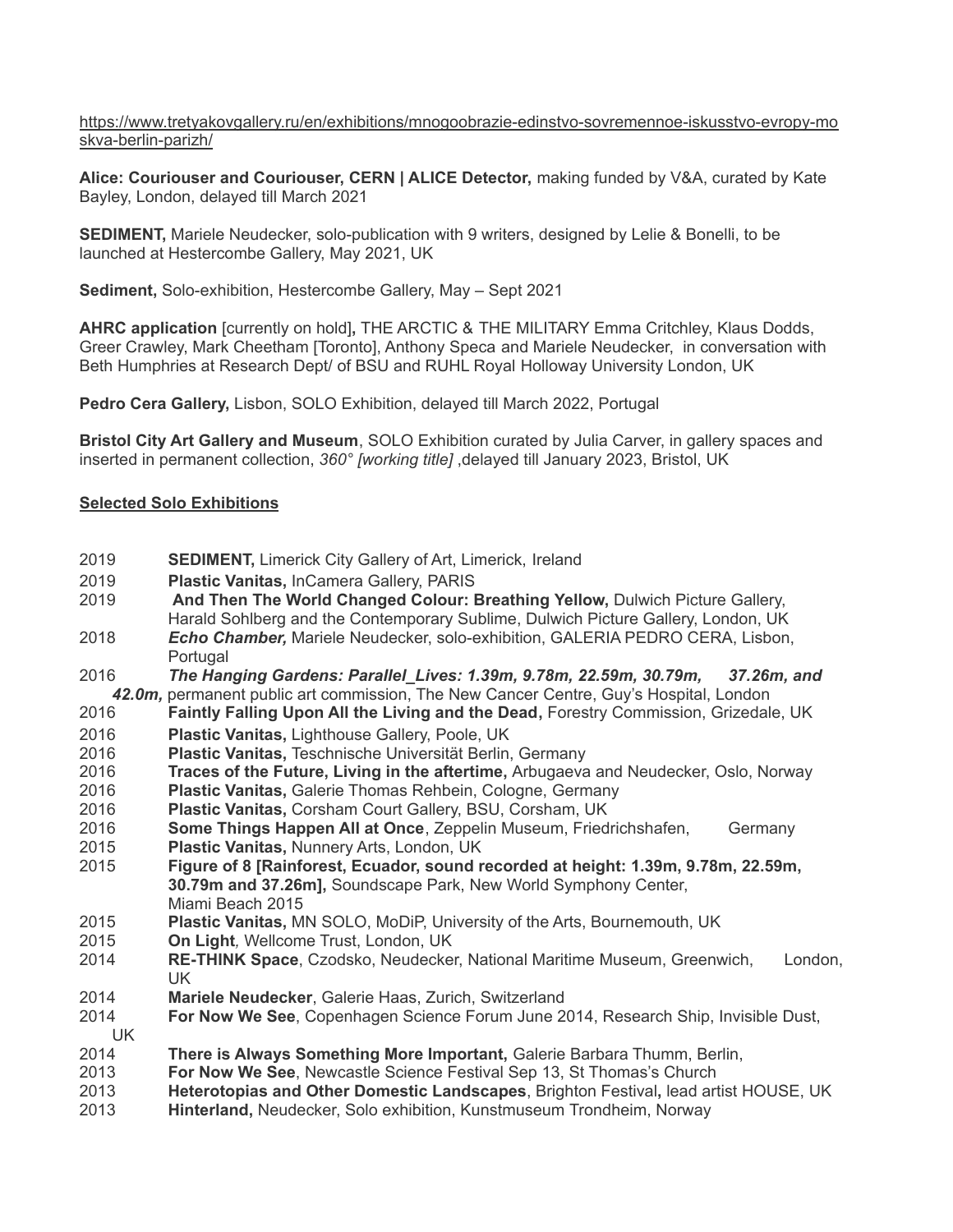- **Parhelion**, Neudecker, Thomas Rehbein Gallery, Cologne, Germany **Kindertotenlieder,** Mariele Neudecker, Howard Assembly Hall, Opera North, Leeds, UK **Mariele Neudecker,** Galerie Barbara Thumm, Berlin (leparello publication) **Stay Forever and Never Come Back,** The Dovecote Studio, Aldeburgh Music, UK **Mariele Neudecker -** New Works*,* R O O M**,** London **Winterreise,** live performances Leicester, Leeds and Lancaster **Winterreise**, full length screening at Prince Charles Cinema, London, UK **This Thing Called Darkness,** Arts Towada, Towada, Japan **Mariele Neudecker**, Gallery Barbara Thumm, Berlin **2.5 million light years,** commission for the NewArtCentre, Roche Court, Salisbury, UK **Afterlife,** Egyptian Collection, Bristol's City Museum and Art Gallery, Bristol **Ambassador**, Republic Tower Billboard Project**,** Melbourne, Australia **Kindertotenlieder,** Salts Mill, Saltaire, Colston Hall Bristol, Bonnington, Nottingham, UK **Over and Over, Again and Again**, Tate Britain, London **Winterreise**, Opera North Project (various venues), UK **Kindertotenlieder,** Impressions Gallery, York, UK **Much Was Decided Before You Were Born**, Galerie Barbara Thumm, Berlin **Over and Over, Again and Again**, Tate St Ives, Cornwall, UK **Between Us**, Tullie House, Carlisle, GB, Laing Gallery, Newcastle, UK **Winterreise**, Opera North Project (various venues), UK **Between Us,** Chapter Touring (Glynn Vivian Art Gallery etc, UK **Winterreise,** Opera North Touring Project **Between Us,** Chapter, Cardiff, Wales, UK **Until Now,** Künstlerhaus Bethanien & Galerie Barbara Thumm, Berlin **Until Now,** 1stSite at the Minories, Colchester, UK **Until Now,** Ikon Gallery, Birmingham, UK **Never Eat Shredded Wheat**, I-Space, Krannert Art Museum, Chicago, USA **Things Can Change in a Day,** Storvågan Museum, Kabelvåg, Lofoten, Norway **Mariele Neudecker**, James Harris Gallery, Seattle, USA **The Halted Traveller**, Bergens Kunstforening, Bergen, Norway **Shipwreck***,* project-room, Galeria Gio Marconi, Milan, Italy **Mariele Neudecker**, Barbara Thumm Gallery, Berlin **Lucy Bellevue - Mariele Neudecker,** Gallery Emmanuel Perrotin, Paris **Unrecallable Now,** Spike Island, Bristol, UK **The Air We Breathe Is Invisible,** Middleborough Art Gallery, UK **Mariele Neudecker,** Art Dealers 2, Friche de la Belle de Mai, Marseille, France **Mariele Neudecker***,* Lotta Hammer Gallery, London, UK **Stolen Sunsets**, Studio Galeria, Budapest, Hungary **Pépinière Exhibition,** Barcsay Exhibition Hall, Budapest, Hungary
- **Piece-talks**, (collaboration with Gillian Wearing), Diorama Art Centre, London, UK

## **Selected Group Exhibitions**

- **Broken Symmetries,** KUMU Tallinn, Art Museum of Estonia, Commissioned by PRIMAT FOUNDATION, France, curated by Monica Bello, Arts at CERN, in conjunction with FACT, UK
- **CENTRE OF GRAVITY** | The Old Soapworks Bristol, mixed group Exhibition and Events, steering committee member, Bristol, UK
- **RA Summer Exhibition 2020,** curated by Jane and Louise Wilson**,** RA, London**,** UK
- **Among the Trees,** curated by Ralph Rugoff, Hayward Gallery, London, UK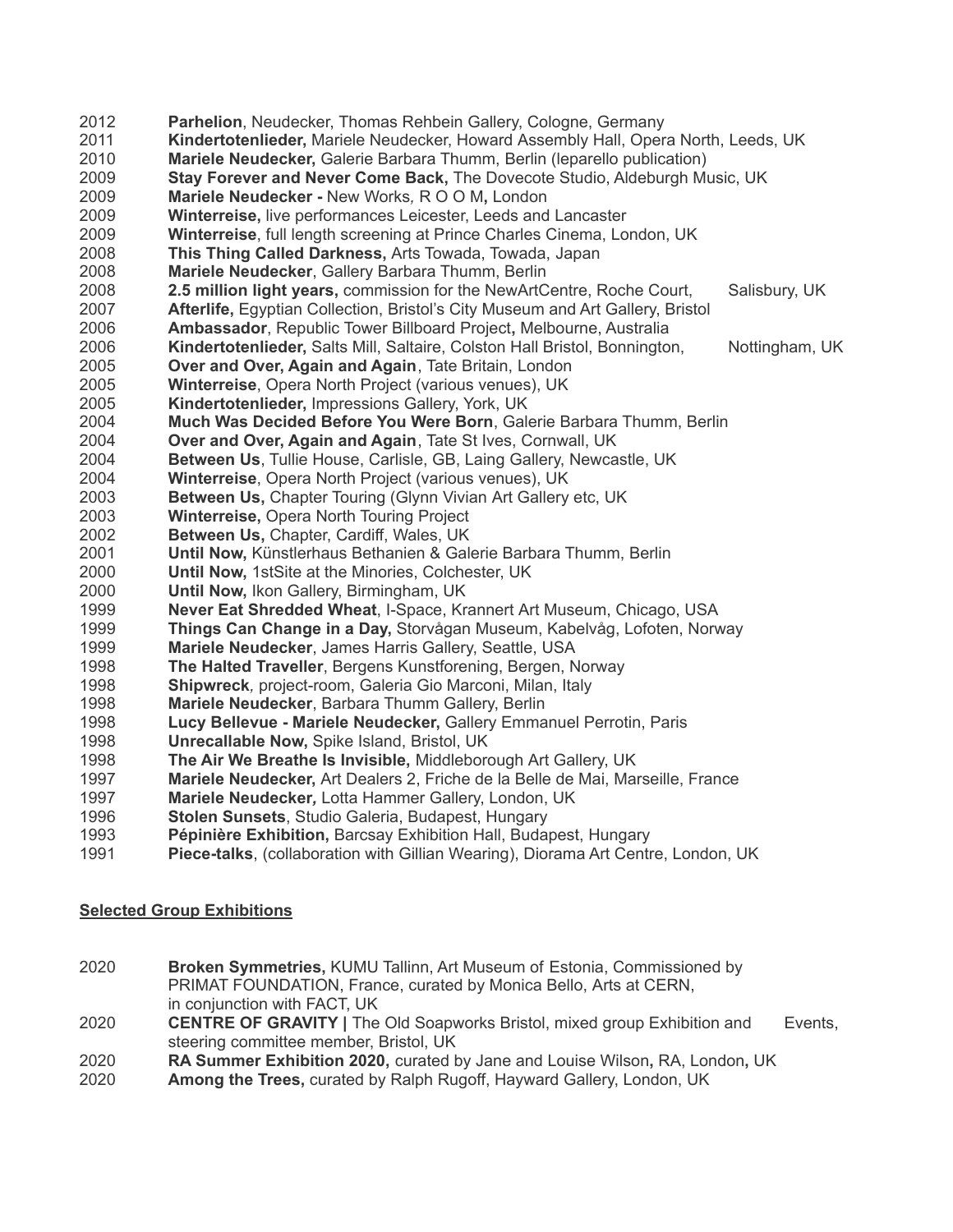- **Amani. Auf den Spuren einer kolonialen Forschungsstation** Museum am Rothenbaum, MARKK, Evgenia Abergueva, Syowia Kyambi, Mariele Neudecker, Rehema Chachage, Hamburg, Germany
- **Summer Exhibition,** curated by Jack McFayden**,** Royal Academy, London**,** 10.6 -12.08
- **Memory of the Sublime. Landscape in the 21st Century.** Bellinzona, Villa Cedri, **Switzerland**
- **Modell-Naturen in der zeitgenössischen Fotografie**, touring Germany
- **Paris Photo**, iCamera Gallery, Paris
- **Summer Exhibition,** curated by Grayson Perry**,** Royal Academy, London**,** UK
- **Unity in Diversity. Bristol & Tbilisi: 1988 -2018,** Karvasla,
- Tbilisi History Museum, Georgia and the Vestibules. Bristol, UK
- **Painting still alive**, Galerie Haas, Zentrum Sztuki Współczesnej, Torun, Poland
- 2018 **PARIS FOTO,** Grand Palais, 8-11<sup>th</sup> November, Paris, France
- **Cultivation: Points of Vantage**, group exhibition, Hestercombe, UK,
- **Scaling the Sublime,** Djanogly Gallery, Nottingham, UK
- **ARCO**, Madrid Art Fair, Gallery with Pedro Cera, Spain
- **OCEAN IMAGINARIES,** Curated by Linda Williams, RMIT Gallery, Melbourne, Australia
- **Offshore, artists explore the sea,** by Invisible Dust in partnership with Hull Culture and Leisure with Natural History Museum, London, Natural History Museum and Hull UK City of Culture, Hull, UK
- **Traces of the Future** Evgenya Arbugaeva and Mariele Neudecker, Nunnery Gallery, London
- **In Sense of Place: Student Select,** BCC, Highlanes Gallery, Drogheda, Ireland
- **Natural Philosophy***,* The Martin Art Gallery, Muhlenberg College, Pennsylvania, USA
- **Deep Sea Video Installation**, Shambala Festival, Northampton, UK
- **Nature: Here and Now**, Wirksworth Festival, The Parish Room, Wirksworth, UK
- **TEMPEST,** Tasmanian Museum and Art Gallery, TAS, Australia
- **Face Value**, Collier Bristow Gallery, London, UK
- **death: the human experience**, Bristol Museum, Galleries & Archives, UK
- **MODEL,** Models in Contemporary Art, Galerie Rudolfinum Prague, CZ
- **[BLUEPRINT](https://go.madmimi.com/redirects/1425410933-e48a11e9041e8b715c844e0cbfe935b2-f7bcd67?pa=28690244756),** Storefront for Art and Architecture, New York, USA
- **ELEMENTS**, re-launching the Museum of Contemporary Art KIASMA, Helsinki
- **THE ANTARCTIC PAVILION: ANTARCTOPIA**, Venice Architecture Biennale, Italy
- **A Screaming Comes Across the Sky**, group show, LABoral, Gijón, Spain
- **Slow Futures**, CCA Ujazdowski Castle, Warsaw, Poland
- **ARCTIC,** Louisiana Museum of Modern Art, Humlebaek, Denmark
- **Between Two Tides,** M Neudecker and R Snell, Motorcade Flashparade, Bristol, UK
- **Im Schein des Unendlichen. Romantik und Gegenwart**, ALTANA, Bad Homburg,
	- **Germany**
- **Kalte Rinden Seltene Erden**, Stadtgalerie Kiel & touring Germany
- **The Politics of Amnesia**, Cafe Gallery, London, UK
- **Preternatural/Supernatural**, Natural History Museum, Ottawa, Canada
- **Hearts Towada Exhibition,** Towada Art Center, Fundraiser for Fukushima Disaster, Japan
- **Belvedere. Warum ist Landschaft schön?'** Arp Museum Bahnhof Rolandseck, Germany
- **Headlands**, Groupshow in Auckland, NZ selected artists from Headlands, San Francisco.
- **Otherworldly: Artist Dioramas and Small Specacles**, MAD Museum, New York, USA
- **Screaming From The Mountain**: **Landscapes and Viewpoints,** Sörlandet, Norway
- **Rohkunstbau,** Schloss Marquart, Berlin, curated by Mark Gisbourne, Germany (cat.)
- **Drawing 2011 Biennal Fundraiser** The Drawing Room, London
- **Foto-festival,** Hereford, Shropshire, UK
- **The Fourth Plinth**, 6 models by shortlisted artists, St Martins in the Field, London, UK
- **Provenance**, curated by Angie Cockaine, BSU,Corsham Court, Bath, UK
- **Collaborators 2**, R O O M, London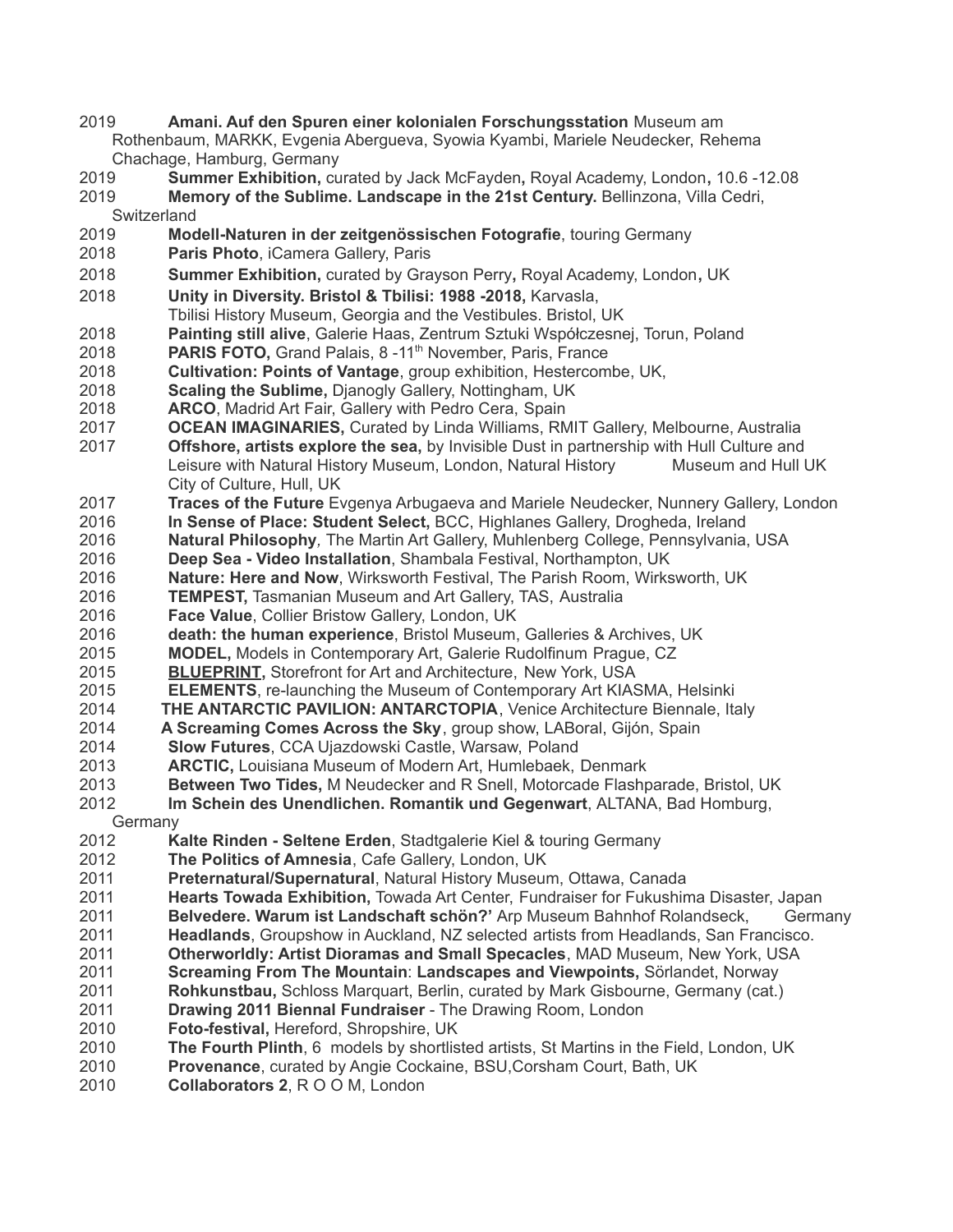**11. TRIENNALE KLEINPLASTIK 2010** *LARGER THAN LIFE - STRANGER THAN FICTION,* Fellbach, Germany **Sacred,** Fermanagh County Museum Enniskillen Castle, N-Ireland **Extraordinary Measures,** Belsay Hall, Castle and Gardens, Newcastle upon Tyne, UK **Realismus - Das Abenteuer der Wirklichkeit – Realism – The Adventure of Reality** Kunsthalle Emden , Kunsthalle der Hypo-Kulturstiftung, München, Germany **Earthscapes**, Sherwood House at Britport Art Gallery, UK **GSK Contemporary: eARTh: Art in a Changing Climate,** Curated by Kathleen Soriano and David Buckland and Edith Devaney, Royal Academy of Arts, London, UK **Pittoresk – Neue Perspektiven auf das Landschaftsbild, (Beyond the Picturesque) -** Museum Marta Herford, Germany (with SMAK Gent) **Cafka.09: Veracity**, Contemporary Art Forum, Kitchener and Area, ON, Canada **Tell it To The Trees**, Croft Castle, Meadow Gallery**,** Shropshire, UK **Drawing 2009 Biennal Fundraiser** - The Drawing Room, London **COLLABORATORS**, R O O M, London **Trying To Cope With Things That Aren't Human (Part One),** David Cunningham Project, San Francisco, US, AirSpace, Stoke-on-Trent, CELL Project Space, London **Peace and Agriculture in a Pre-Romantic Ideal Landscape, without Sublime Terrors**, Haunch of Venison, Berlin **Command and Control**, Standpoint Gallery, London **Monochrome. Drawings and Prints,** Rabley Contemporary Drawing Centre, UK **Wonder**, Singapore Biennale, curated by Fumio Nanjo (cat.) **Acclimatation**, Villa Arson, Nice, France (cat.) **DRIFT**, London, Illuminate Productions, London **Opera,** Late at Tate, Prince Charles Cinema, London **Real and Imagined Landscapes**, Seattle Art Museum, Seattle, USA (cat.) **Drawing Biennal Fundraiser** - The Drawing Room, London **Reality Crossings**, Fotofestival Wilhelm Hack Museum, Ludwigshafen, Germany **Place Memory**, SITE 07, Stroud Art Space, UK **ZOO,** Sandie Macrae, Royal Academy, London **[C]Artography:Map-Making As Artform**, Crawford Art Gallery, Cork, Ireland, (book/cat.) **Mapping the Terrain,** ACE selection, Midpennie Gallery, UK **Reality Bites - Making Avant-Garde Art in Post-Wall Germany**, Sam Fox Arts Center at Washington University, St. Louis, USA **Venice: City of Dreams?,** Sotheby's Conduit St.Gallery, London, UK **Place Memory**, video screening at Stroud Valleys Artspace as part of site07, UK **ZOO**, Sandie Macrae, Royal Academy, London **Mapping the Terrain**, ACE selection, Midpennie Gallery, UK **How to Improve the World,** 60 Years of British Art, ACC, Hayward Gallery, London **Nature Attitudes**, TBA21, Thyssen–Bornemisza Art Contemporary, Vienna, Austria **ARS06**, Kiasma, Helsinki, Finland **Melancholie: Genie und Wahnsinn in der Kunst**, Meue Nationalgalerie, Berlin, Germany **The Sublime is Now!. Das Erhabene in der Kunst von Barnett Newman bis heute,** Museum Franz Gertsch, Burgdorf, Switzerland **Vertigo**, Sudley Castle (commission Meadow Gallery), UK **Modelräume**, Stadt. Museum Nordhorn, Germany **Into My World: Recent British Sculpture**, The Aldrich Contemporary Art Museum, Ridgefield, USA **Zwischenwelten**, Museum Haus Esthers, Haus Lange, Krefeld, Germany **Elemental Insight**, MET Office, Exeter, UK **Natural Histories: Realism Revisited**, SMoCA, Scottsdale, Arizona, USA **Other Times**, City Gallery Prague, Czech Republic **Berlin-Moskau,Moskau-Berlin: 1950-2000**, Walter-Gropius-Bau, Berlin, Germany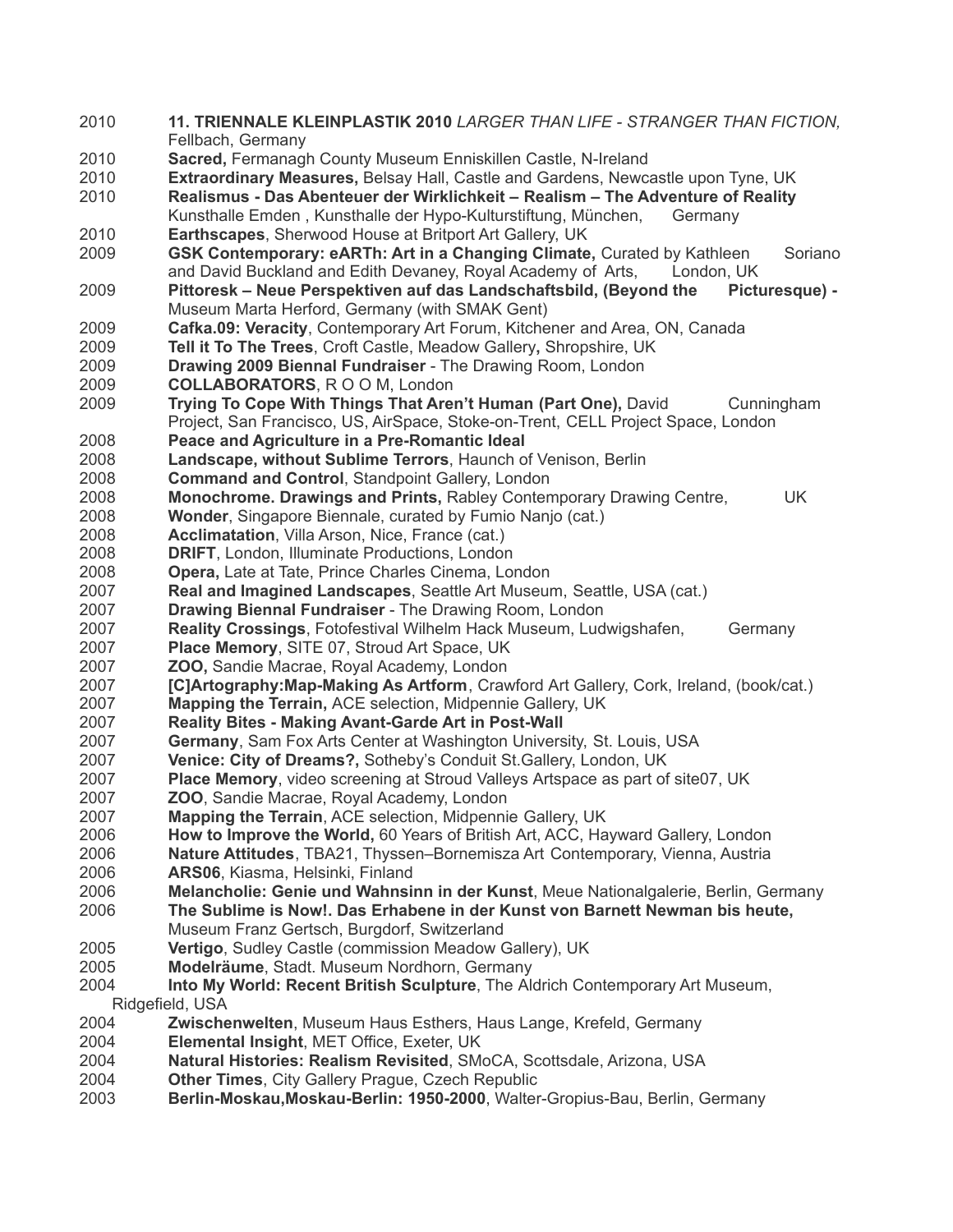**Orifice**, Museum of Modern Art, Melbourne, Australia **From Dust to Dusk**, Museum of Contemporary Art, Copenhagen, Denmark **Danger Zone**, Kunsthalle Bern, Switzerland **The Idea of North,** Green on Red Gallery, Dublin, Ireland **Out of Place ,** Harewood House, Yorkshire, UK **Liquid Sea,** Museum of Contemporary Art, Sydney AU **Micro-Macro,** Muczarnok, British Council Exhibition, Budapest, Hungary **Der Berg**, Heidelberger Kunstverein, Heidelberg, Germany **Bamber, Deutsch, Dryer, Neudecker.** Gorney Bravin + Lee, New York, USA **Utopien Heute,** Wilhelm Hack Museum, Ludwigshafen, Germany **At Sea,** curated by Victoria Pommery, The Sainsbury Centre for Visual Arts, Norwich, UK **Imagination und Romantik**, The Brno House of Arts, Tschech Republic **Humid,** curated by Juliana Engberg, Auckland City Art Gallery, Auckland, NZ **Imagination und Romantik** , Jena, Germany **Total Object Complete With Missing Parts**, Tramway, Glasgow, UK **Landscap,** Uppsala Konstmuseum, Sweden **Yokohama International Triennale**, curated by Fumio Nanjo, Yokohama, Japan **Imagination und Romantik**, Jenoptik, Jena, Germany **At Sea,** curated by Victoria Pommery, Tate Liverpool, UK **LOCUS/FOCUS (Sonsbeek 9)**, curated by Jan Hoet, Arnhem, Holland **Skulptur-Biennale,** curated by Christoph Tannert, Münsterland, Münster, Germany **Aukland Triennale**, cur. by Alllan Smith, Aukland, NZ **Humid,** curated by Juliana Engberg, Bristol, UK **Artline V**, Borken/Germany, curated by Jan Hoet & Michel De Wilde **Superman in Bed'**, Museum am Ostwall, Dortmund, Germany **2001 Time Odyssey**, Galeria Luis Serpa Project, Portugal **Landscape**, BCC, ACC Gallery, Weimar touring in Europe and South America **Blue: borrowed and new,** Launch Exhibition, The New Art Gallery Walsall, Walsall, UK **The Wreck of 'Hope',** The Friedrich Society, The Nunnery Gallery, London, UK **Waterfront**, Helsingborg, SW - Helsingør, Denmark **Utopias**, Mead Gallery, Warwick, UK **About Time,** Cardiff Art in Time Festival, Ffotogallery, Cardiff, UK **Melbourne International Biennial**, Melbourne, Australia **The Olay Vision Award For Women Artists,** LUX Gallery, London **Simulacra - Keeping it real,** works from the Arts Council Collection, tour UK **In Uso, (Titanic),** Michettin Museum, Pescara, Italy **The House In The Woods, CCA, Glasgow; Aberdeen Art Gallery; Ormeau Bath, Belfast,** UK **Gallery Artists**, Lotta Hammer Gallery, London **Nature of Man***,* Kunsthalle Lund, Sweden **Feeringbury VIII Cultivated**, Feeringbury, Essex, UK **Micro**, Hayles Gallery, London, UK **Viewpoints,** Artsway, Contemporary Visual Arts in the New Forest, Hamps.,UK **Travelogue**, The Travelling Gallery, tour Scotland, UK **Here to Stay,** Arts Council Collection 1990s; Plymouth AC; Aberystwyth AC touring, UK **Richard Wentworth's Thinking Aloud,** Kettles Yard, Corner House, Camden Art Centre, UK **Light,** Richard Salmon Gallery, London, UK **Belladonna,** ICA, London, UK **7th International Biennial of Sculpture and Drawing, EDCR**, Bienal International, Portugal **A Sense of Scale,** Ikon Touring, B-ham and Midlands, UK **Belladonna: a selection**, firstsite at The Minories Art Gallery, Colchester, UK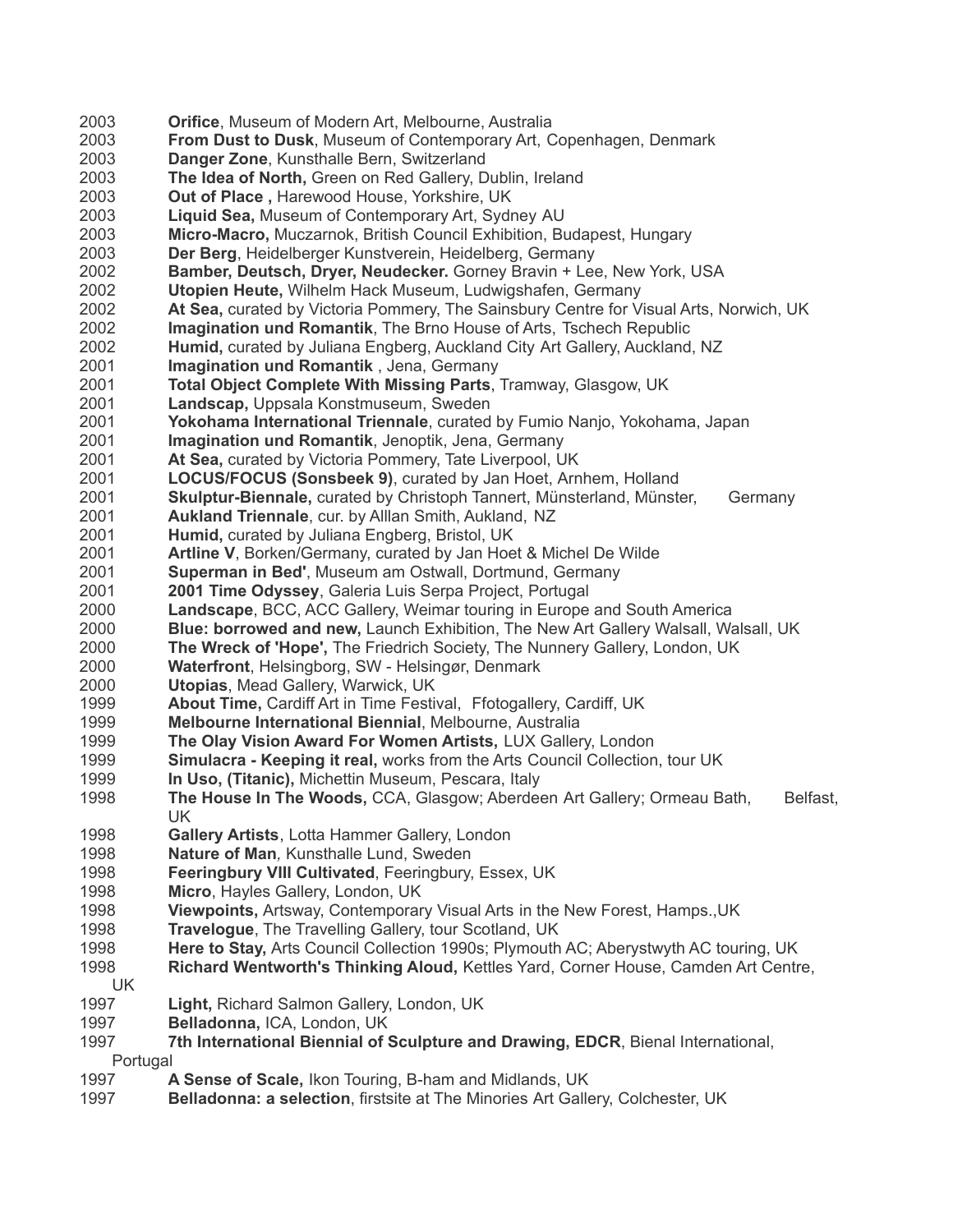- **A Ca***s***e for A Coll***e***ction: New Work by Contemporary Artists,** The Towner Art Gallery,
- **Whisper and Streak,** Barbara Thumm Gallery, Berlin, Germany
- **Light,** Spacex Gallery, Exeter, UK

UK

- **Arnolfini Multiple Commission,** Arnolfini, Bristol, UK
- **Boredom,** CD ROM, launched at ICA, London, UK
- **Private View,** The Bowes Museum, Barnard Castle, North Yorkshire, UK
- **Out of Space,** Cole and Cole, Oxford, UK
- **Lightness and Weight,** The Custard Factory, B-ham, UK
- **New Contemporaries-Multiples**, Camden Art Centre, London, UK
- **Whitechapel Open,** Whitechapel Art Gallery, London, UK
- **The Discerning Eye,** Mall Galleries, London, UK (cat.).
- **Aritma 2,** Foundation for Modern Art, Dunaujvaros, Hungary
- **British Telecom New Contemporaries,** Camden Art Centre, London & touring UK
- **Miniatures,** The Agency at Curtain Road Arts, London, UK
- **Art(s) d'Europe,** Gallerie de L'Esplanade, Paris, France
- **Brick Lane Open 4**, The Heritage Centre, London, UK
- **Launch,** Curtain Road Arts, London, UK
- **Western Exposure,** Riverside Studios, London, UK

### **Selected Articles, Radio, TV**

- **The Romantics and Us** [in 3 parts], BBC2 series on the Romantics by Simon Schama, Director, Hugo Macgregor, producer, Emilia Chodorowska, BBC2
- **Harald Sohlberg Mariele Neudecker and Kathleen Soriano on Radio Monocle** <https://monocle.com/radio/shows/the-monocle-weekly/504/play/>
- **New Year New Music: Leafcutter John (& 'Figure of 8', Mariele Neudecker) [Late Junction](https://www.bbc.co.uk/programmes/b006tp52)** as part of Radio 3's New Year New Music, Max Reinhardt is joined by electronic musician Leafcutter John. 7<sup>th</sup> January 2016
- **Framing Change** Daniel Cressey tours scientists and artists who are showcasing elusive environmental shifts. May 2013, NATURE magazine no.497, p. 187
- **'Start the Week' from the Brighton Festival: BBC Radio 4**, 9am, 6th May 2013, Stephanie Flanders talks to Michael Rosen, Jay Griffiths, Mariele Neudecker and Matt Adams.
- **CABINET Magazine New York**, Issue 27 Fall, 2007 Mountains ,"Much Was Decided When You Were Born (Artist Project)", Mariele Neudecker, p.76-80
- **'IN TUNE' with Sean Rafferty, BBC Radio 3, live radio,** Interview (Andrew Foster-Williams, Chris Gould, Mariele Neudecker discussing Winterreise performance at the Royal Opera House, Covent Garden), 5pm, April 2003